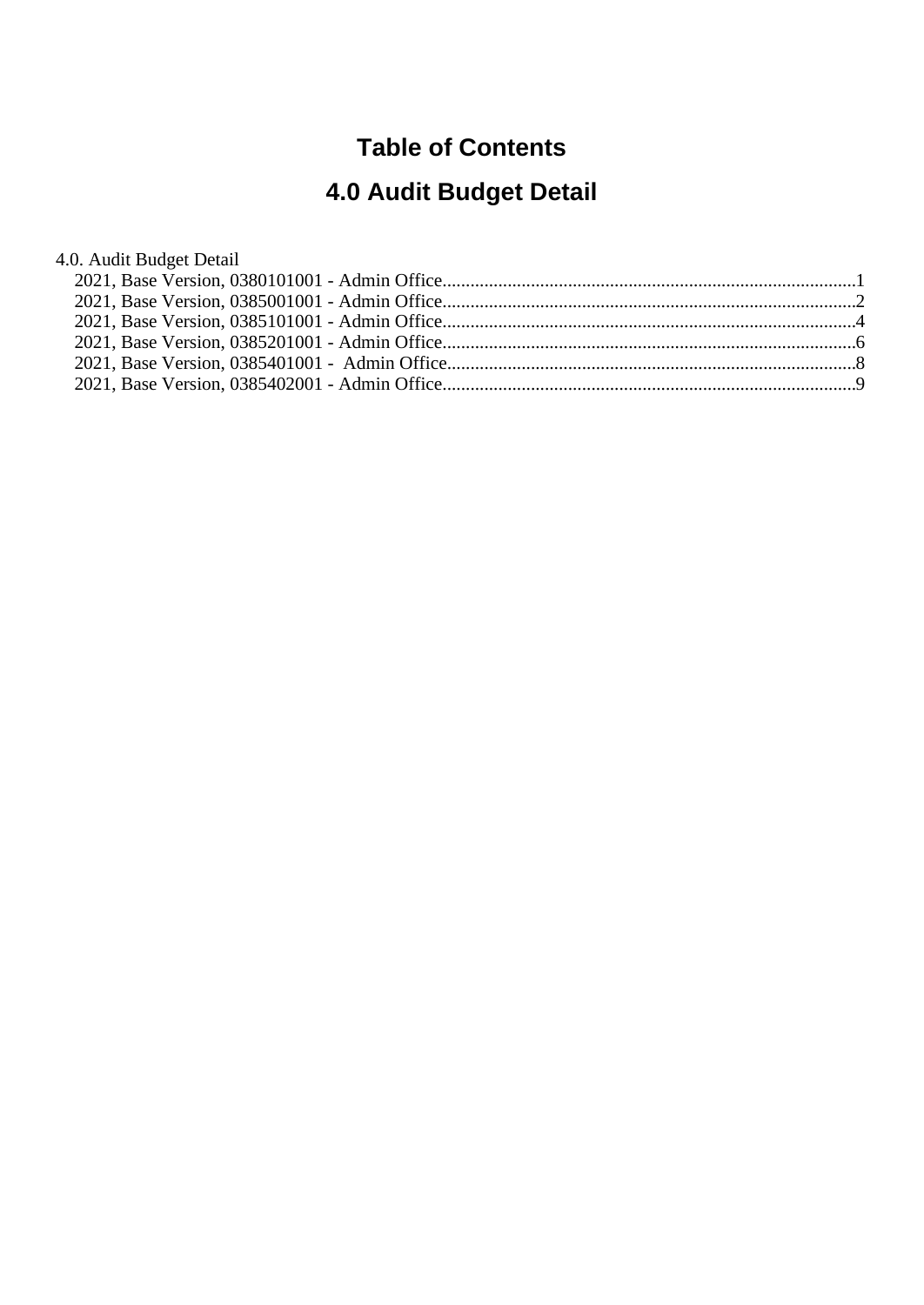<span id="page-1-0"></span>

**Ministry:** 038 - Ministry Of National Security **Department:** 03801 - Headquarters **Organisation:** 0380101001 - Admin Office **Government Function:** 70361 - Public order and safety n.e.c (CS) **Location:** 0304004 - Osu Klotey

| 0380101001 - Admin Office                                                  | 50,400,000 |
|----------------------------------------------------------------------------|------------|
| 13402 - Donor Pooled                                                       | 50,400,000 |
| 450201 - 16.1 Sign. reduce all forms of vio & relatd death rates evrywhere | 50,400,000 |
| 03802 - Security Advisory Services                                         | 50,400,000 |
| 03802000 - Security Advisory Services                                      | 50,400,000 |
| <b>Unspecified Project</b>                                                 | 50,400,000 |
| 038002 - National Security Special Operations                              | 50,400,000 |
| 22107 - Training, Seminar and Conference Cost                              | 5,040,000  |
| 2210709 - Seminars/Conferences/Workshops - Dome                            | 5,040,000  |
| 31122 - Other machinery and equipment                                      | 45,360,000 |
| 3112216 - Security Equipment                                               | 45,360,000 |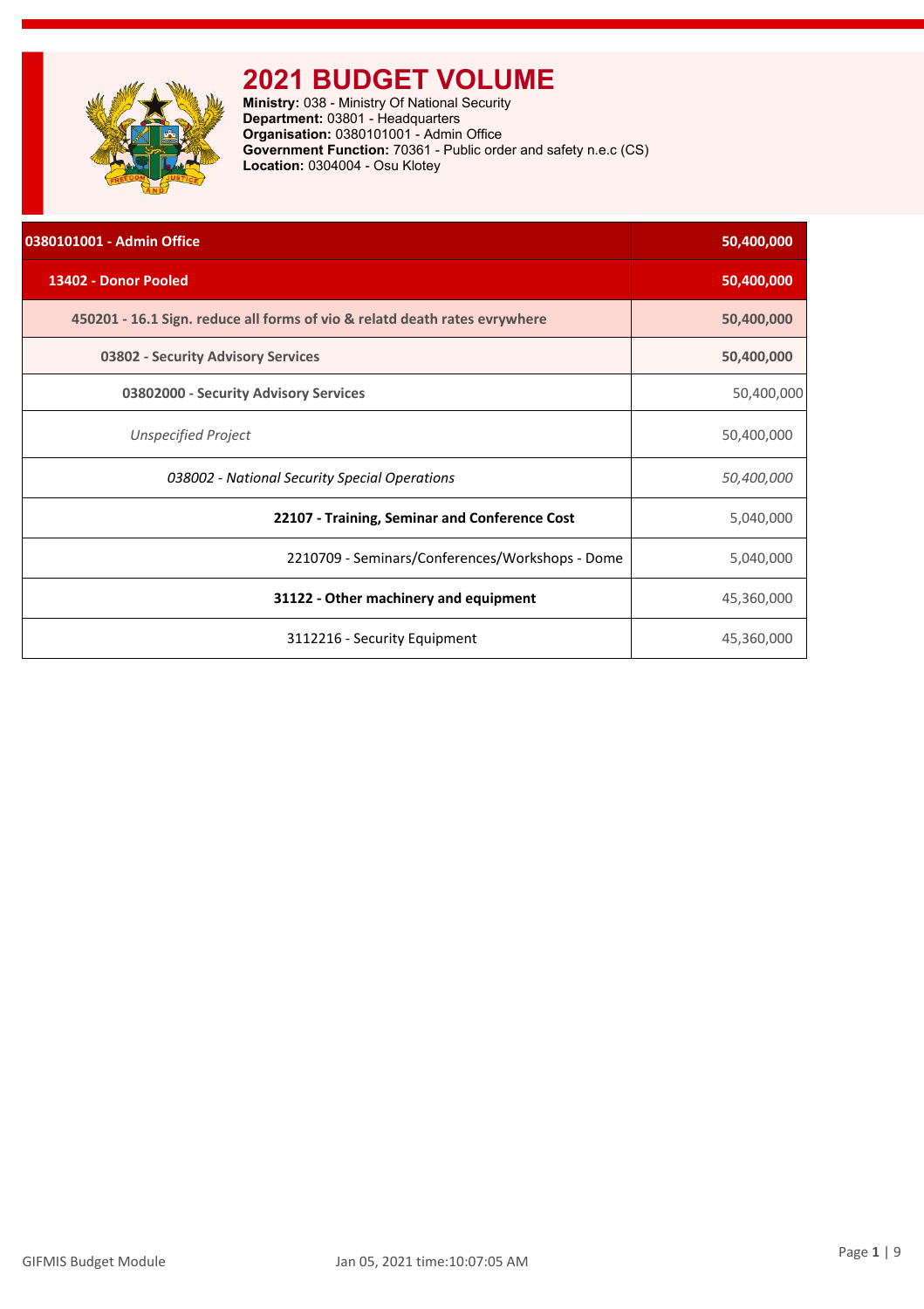<span id="page-2-0"></span>

**Ministry:** 038 - Ministry Of National Security **Department:** 03850 - National Security Council Secretariat **Organisation:** 0385001001 - Admin Office **Government Function:** 70361 - Public order and safety n.e.c (CS) **Location:** 0304004 - Osu Klotey

| 0385001001 - Admin Office                                                  | 48,463,450 |
|----------------------------------------------------------------------------|------------|
| 11001 - Central GoG & CF                                                   | 48,463,450 |
| 450201 - 16.1 Sign. reduce all forms of vio & relatd death rates evrywhere | 23,471,664 |
| 03802 - Security Advisory Services                                         | 23,471,664 |
| 03802000 - Security Advisory Services                                      | 23,471,664 |
| <b>Unspecified Project</b>                                                 | 23,471,664 |
| 038001 - National Security Operations                                      | 2,190,650  |
| 22101 - Materials and Office Consumables                                   | 410,000    |
| 2210101 - Printed Material and Stationery                                  | 100,000    |
| 2210103 - Refreshment Items                                                | 30,000     |
| 2210104 - Medical Supplies                                                 | 200,000    |
| 2210113 - Feeding Cost                                                     | 30,000     |
| 2210114 - Rations                                                          | 50,000     |
| 22102 - Utilities                                                          | 199,000    |
| 2210201 - Electricity charges                                              | 50,000     |
| 2210202 - Water                                                            | 25,000     |
| 2210203 - Telecommunications                                               | 23,200     |
| 2210204 - Postal Charges                                                   | 10,800     |
| 2210205 - Sanitation Charges                                               | 60,000     |
| 2210207 - Fire Fighting Accessories                                        | 30,000     |
| 22103 - General Cleaning                                                   | 90,000     |
| 2210301 - Cleaning Materials                                               | 90,000     |
| 22104 - Rentals/Lease                                                      | 58,900     |
| 2210402 - Residential Accommodations                                       | 38,900     |
| 2210404 - Hotel Accommodations                                             | 20,000     |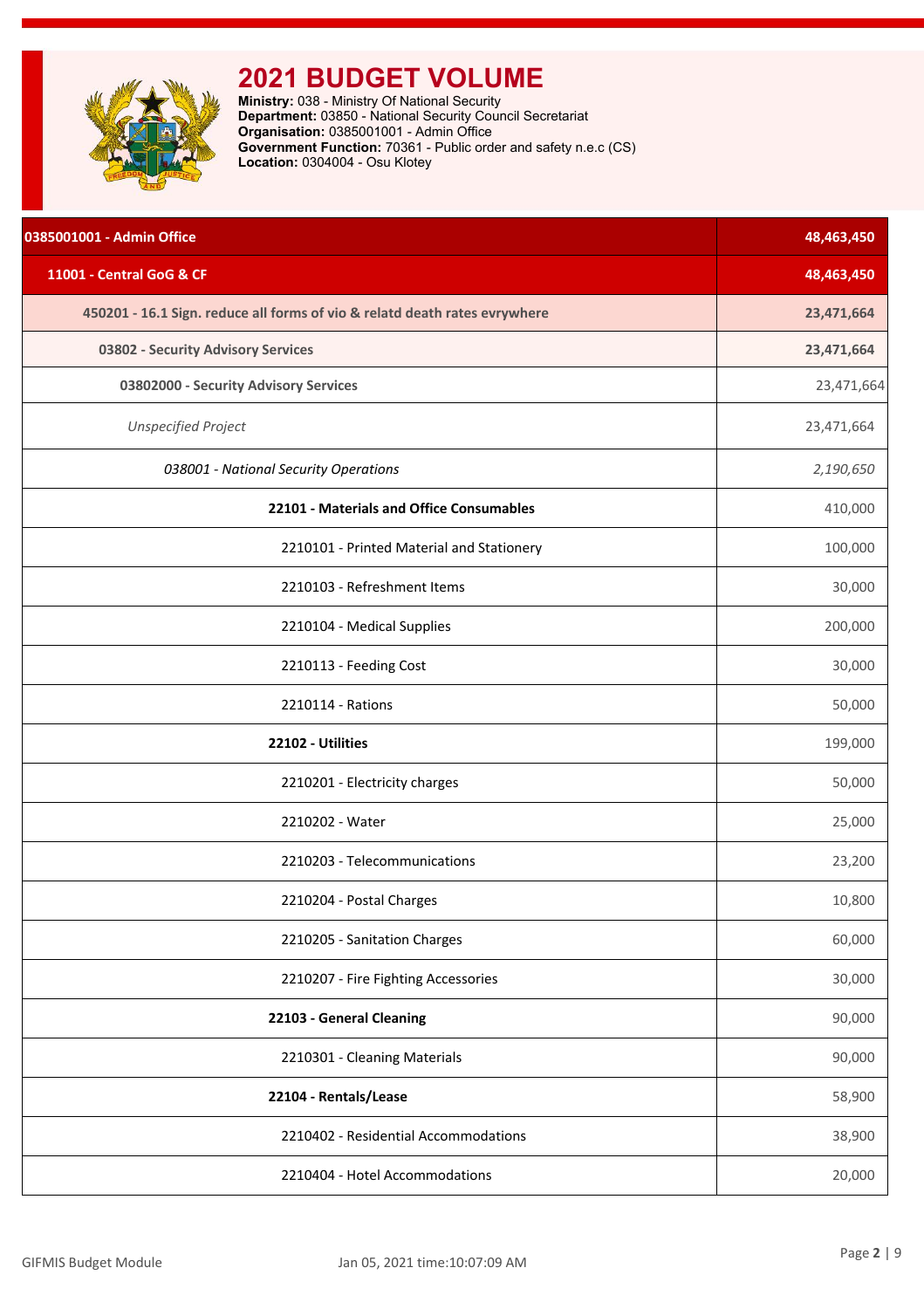

**Ministry:** 038 - Ministry Of National Security **Department:** 03850 - National Security Council Secretariat **Organisation:** 0385001001 - Admin Office **Government Function:** 70361 - Public order and safety n.e.c (CS) **Location:** 0304004 - Osu Klotey

| 22105 - Travel and Transport                                    | 1,227,000  |
|-----------------------------------------------------------------|------------|
| 2210502 - Maintenance and Repairs - Official Vehicles           | 150,000    |
| 2210503 - Fuel and Lubricants - Official Vehicles               | 1,000,000  |
| 2210505 - Running Cost - Official Vehicles                      | 25,000     |
| 2210510 - Other Night allowances                                | 28,000     |
| 2210511 - Local travel cost                                     | 24,000     |
| 22106 - Repairs and Maintenance                                 | 205,750    |
| 2210602 - Repairs of Residential Buildings                      | 23,500     |
| 2210603 - Repairs of Office Buildings                           | 42,500     |
| 2210604 - Maintenance of Furniture and Fixtures                 | 26,000     |
| 2210605 - Maintenance of Machinery and Plant                    | 83,750     |
| 2210606 - Maintenance of General Equipment                      | 12,500     |
| 2210622 - Maintenance of Computer Software                      | 17,500     |
| 038002 - National Security Special Operations                   | 21,281,014 |
| 2821 - Current (Miscellaneous other expense) - General Expenses | 21,281,014 |
| 2821013 - Special Operations (COS)                              | 19,740,464 |
| 2821014 - Special Operations (NSC)                              | 1,540,550  |
| <b>Unspecified Policy</b>                                       | 24,991,786 |
| 03801 - Management and Administration                           | 24,991,786 |
| 03801001 - General Administration                               | 24,991,786 |
| <b>Unspecified Project</b>                                      | 24,991,786 |
| <b>Unspecified Operations</b>                                   | 24,991,786 |
| 2111001 - Established Post                                      | 11,057,196 |
| 21112 - Other Allowances                                        | 13,934,590 |
| 2111223 - Basic PE Related Allowances                           | 13,934,590 |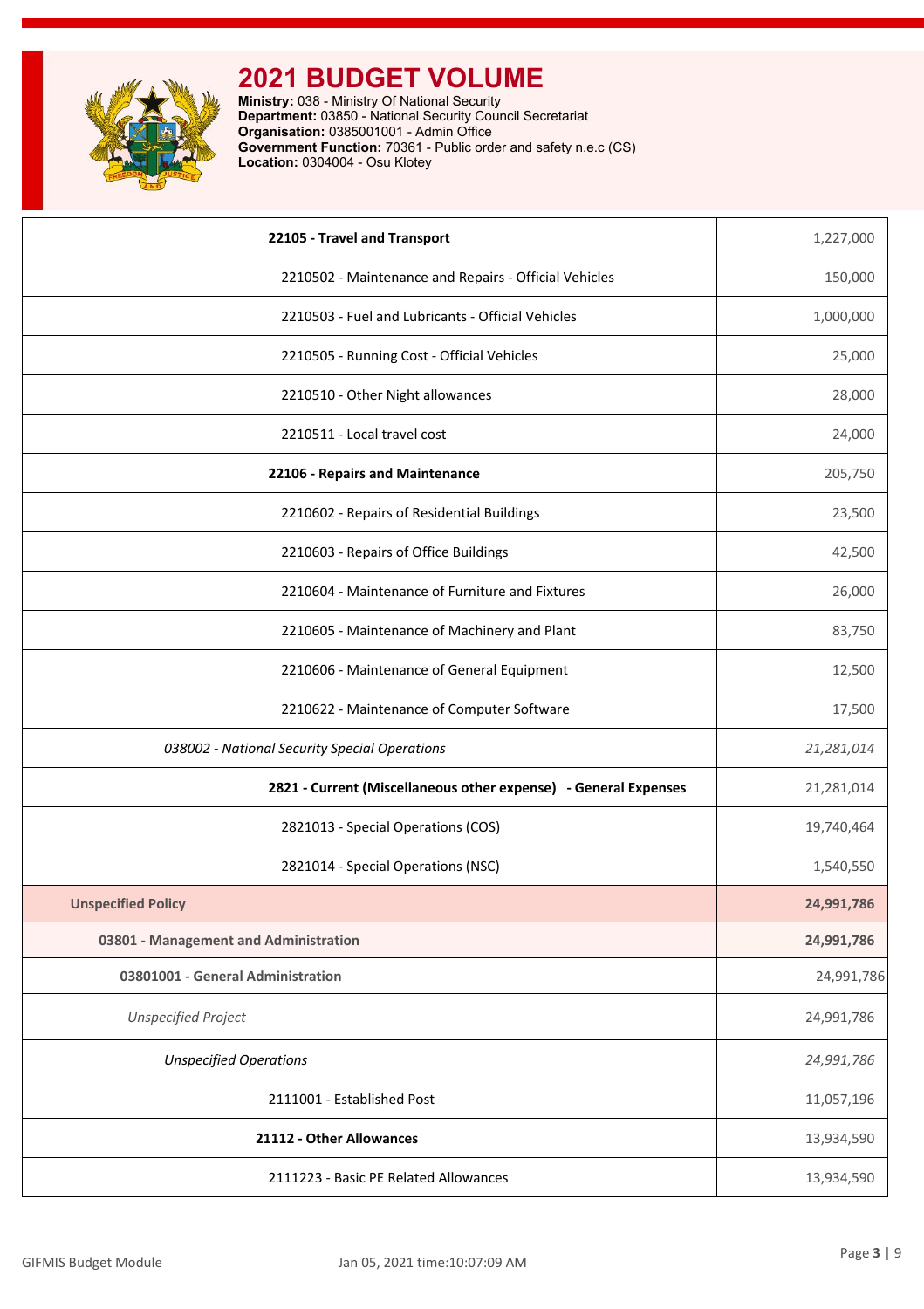<span id="page-4-0"></span>

**Ministry:** 038 - Ministry Of National Security **Department:** 03851 - Bureau of National Investigation **Organisation:** 0385101001 - Admin Office **Government Function:** 70361 - Public order and safety n.e.c (CS) **Location:** 0304004 - Osu Klotey

| 0385101001 - Admin Office                                                  | 41,480,076 |
|----------------------------------------------------------------------------|------------|
| 11001 - Central GoG & CF                                                   | 41,480,076 |
| 450201 - 16.1 Sign. reduce all forms of vio & relatd death rates evrywhere | 1,372,800  |
| 03803 - National Security and Safety Management                            | 1,372,800  |
| 03803000 - National Security and Safety Management                         | 1,372,800  |
| <b>Unspecified Project</b>                                                 | 1,372,800  |
| 038001 - National Security Operations                                      | 870,000    |
| 22101 - Materials and Office Consumables                                   | 270,000    |
| 2210101 - Printed Material and Stationery                                  | 70,000     |
| 2210102 - Office Facilities, Supplies and Accessories                      | 200,000    |
| 22105 - Travel and Transport                                               | 600,000    |
| 2210503 - Fuel and Lubricants - Official Vehicles                          | 400,000    |
| 2210509 - Other Travel and Transportation                                  | 200,000    |
| 038002 - National Security Special Operations                              | 502,800    |
| 2821 - Current (Miscellaneous other expense) - General Expenses            | 502,800    |
| 2821014 - Special Operations (NSC)                                         | 502,800    |
| <b>Unspecified Policy</b>                                                  | 40,107,276 |
| 03801 - Management and Administration                                      | 40,107,276 |
| 03801001 - General Administration                                          | 40,107,276 |
| <b>Unspecified Project</b>                                                 | 40,107,276 |
| <b>Unspecified Operations</b>                                              | 40,107,276 |
| 2111001 - Established Post                                                 | 19,450,340 |
| 21112 - Other Allowances                                                   | 20,656,936 |
| 2111223 - Basic PE Related Allowances                                      | 17,411,192 |
| 2111233 - Entertainment Allowance                                          | 648,349    |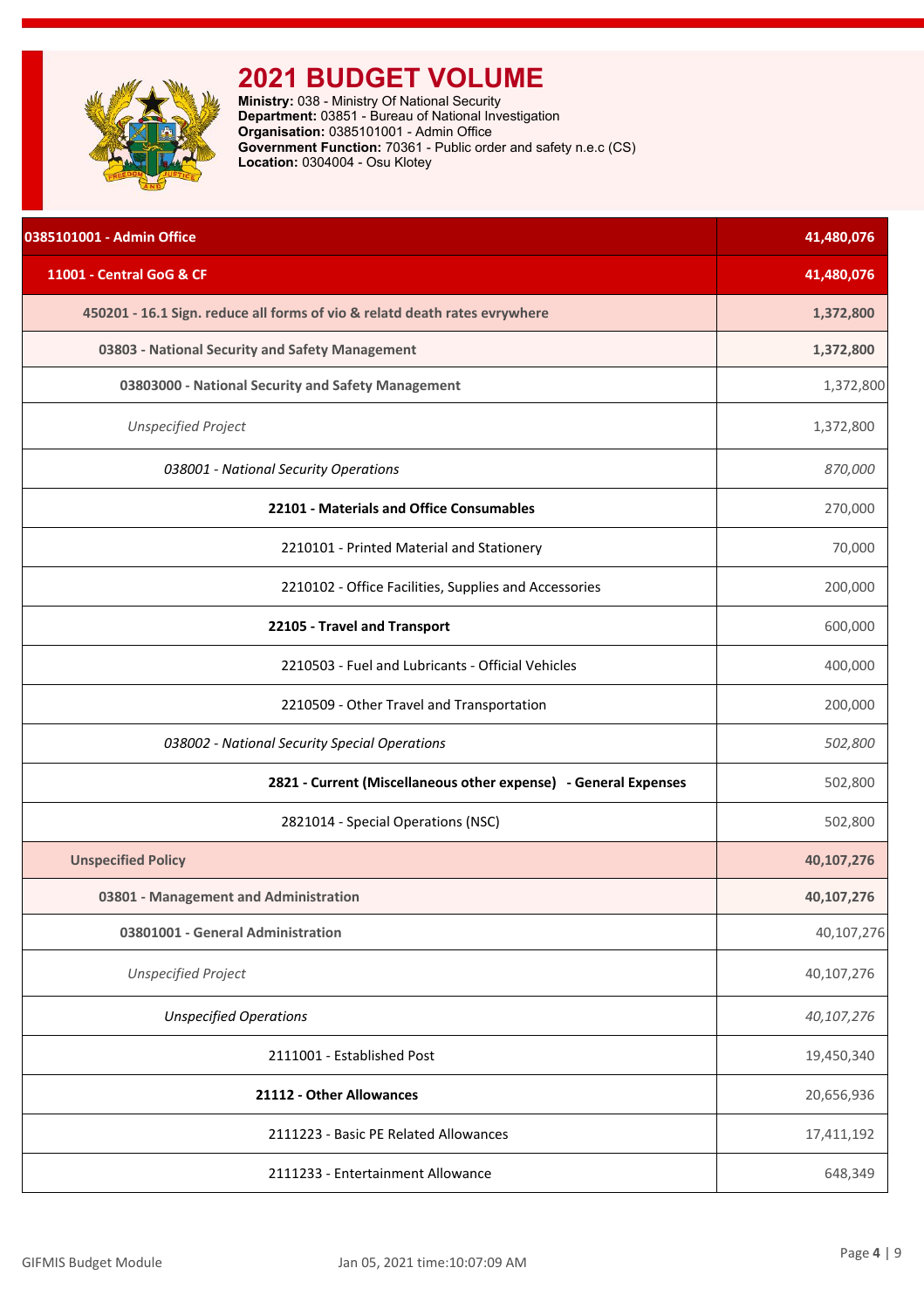

**Ministry:** 038 - Ministry Of National Security **Department:** 03851 - Bureau of National Investigation **Organisation:** 0385101001 - Admin Office **Government Function:** 70361 - Public order and safety n.e.c (CS) **Location:** 0304004 - Osu Klotey

2111249 - Responsibility Allowance 2,597,395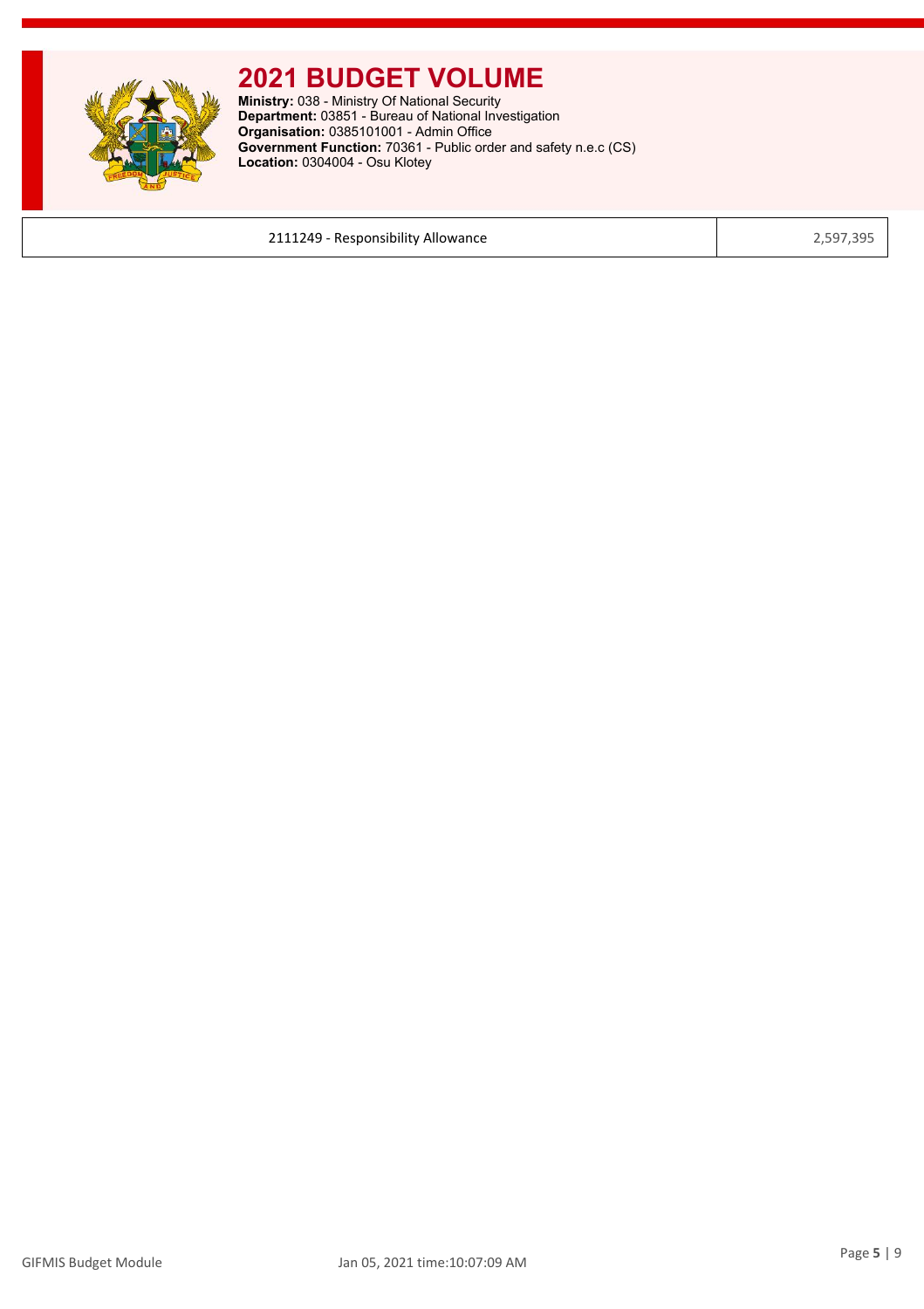<span id="page-6-0"></span>

**Ministry:** 038 - Ministry Of National Security **Department:** 03852 - Bureau of National Communication **Organisation:** 0385201001 - Admin Office **Government Function:** 70361 - Public order and safety n.e.c (CS) **Location:** 0304004 - Osu Klotey

| 0385201001 - Admin Office                                                  | 915,200 |
|----------------------------------------------------------------------------|---------|
| 11001 - Central GoG & CF                                                   | 915,200 |
| 450201 - 16.1 Sign. reduce all forms of vio & relatd death rates evrywhere | 915,200 |
| 03803 - National Security and Safety Management                            | 915,200 |
| 03803000 - National Security and Safety Management                         | 915,200 |
| <b>Unspecified Project</b>                                                 | 915,200 |
| 038002 - National Security Special Operations                              | 915,200 |
| 22101 - Materials and Office Consumables                                   | 20,000  |
| 2210101 - Printed Material and Stationery                                  | 20,000  |
| 22102 - Utilities                                                          | 23,000  |
| 2210201 - Electricity charges                                              | 5,000   |
| 2210202 - Water                                                            | 3,000   |
| 2210205 - Sanitation Charges                                               | 10,000  |
| 2210207 - Fire Fighting Accessories                                        | 5,000   |
| 22103 - General Cleaning                                                   | 15,000  |
| 2210301 - Cleaning Materials                                               | 15,000  |
| 22104 - Rentals/Lease                                                      | 20,000  |
| 2210404 - Hotel Accommodations                                             | 20,000  |
| 22105 - Travel and Transport                                               | 127,200 |
| 2210502 - Maintenance and Repairs - Official Vehicles                      | 30,000  |
| 2210503 - Fuel and Lubricants - Official Vehicles                          | 82,200  |
| 2210510 - Other Night allowances                                           | 15,000  |
| 22106 - Repairs and Maintenance                                            | 10,000  |
| 2210623 - Maintenance of Office Equipment                                  | 10,000  |
| 2821 - Current (Miscellaneous other expense) - General Expenses            | 700,000 |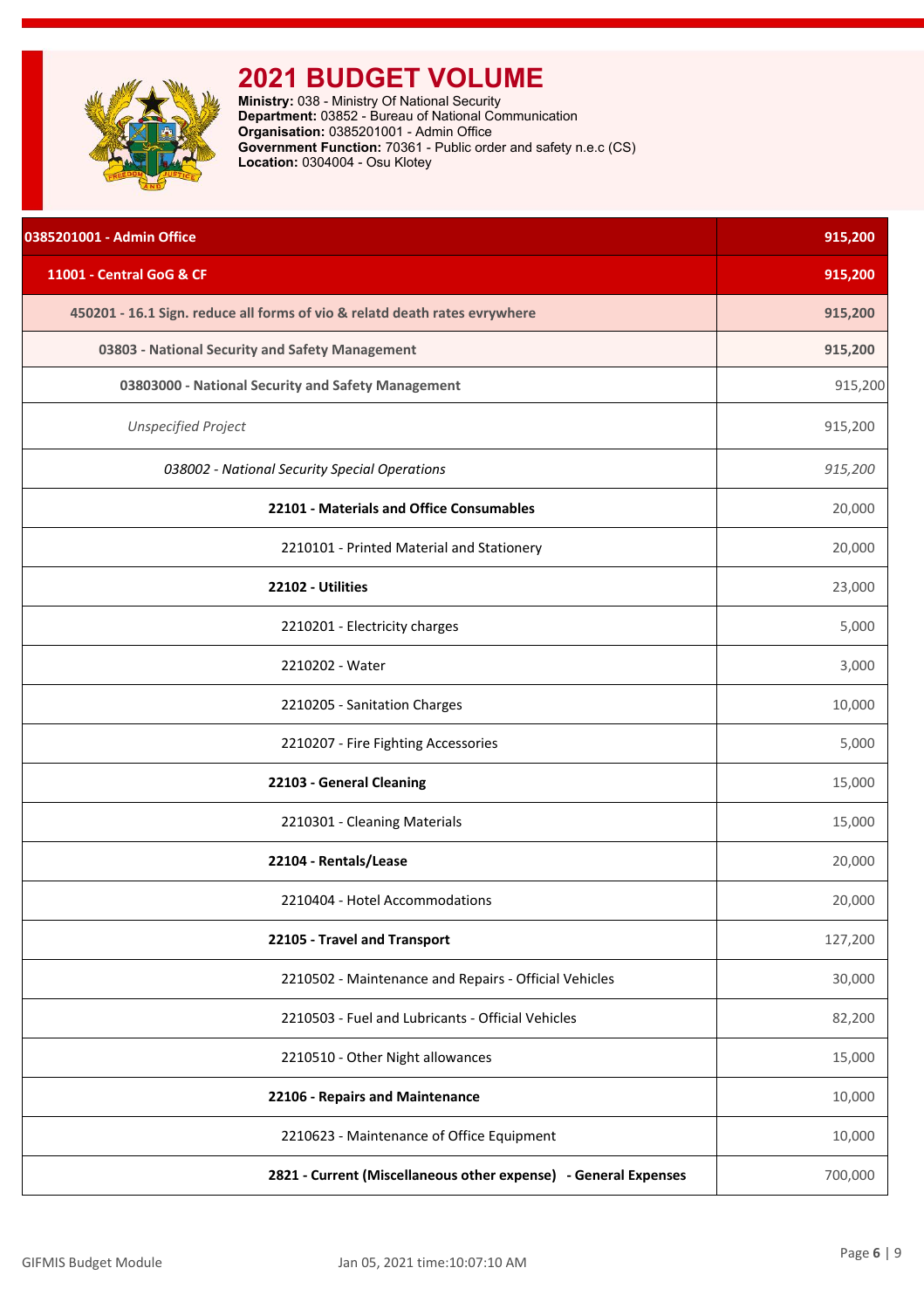

**Ministry:** 038 - Ministry Of National Security **Department:** 03852 - Bureau of National Communication **Organisation:** 0385201001 - Admin Office **Government Function:** 70361 - Public order and safety n.e.c (CS) **Location:** 0304004 - Osu Klotey

2821014 - Special Operations (NSC) 700,000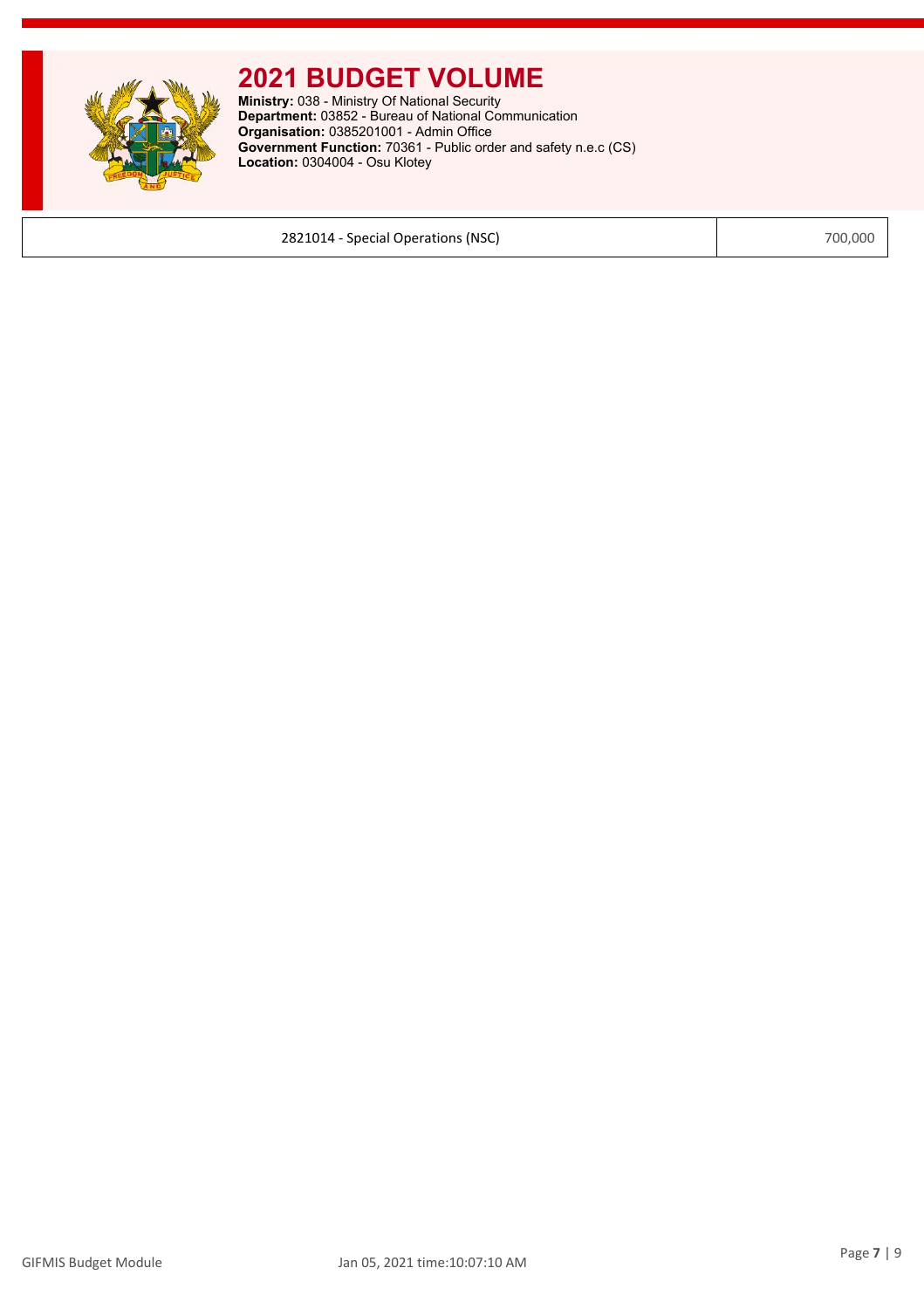<span id="page-8-0"></span>

**Ministry:** 038 - Ministry Of National Security **Department:** 03854 - Reseach Department **Organisation:** 0385401001 - Admin Office **Government Function:** 70361 - Public order and safety n.e.c (CS) **Location:** 0304004 - Osu Klotey

| 0385401001 - Admin Office                                                  | 24,843,851 |
|----------------------------------------------------------------------------|------------|
| 11001 - Central GoG & CF                                                   | 24,843,851 |
| 450201 - 16.1 Sign. reduce all forms of vio & relatd death rates evrywhere | 1,020,800  |
| 03803 - National Security and Safety Management                            | 1,020,800  |
| 03803000 - National Security and Safety Management                         | 1,020,800  |
| <b>Unspecified Project</b>                                                 | 1,020,800  |
| 038002 - National Security Special Operations                              | 1,020,800  |
| 2821 - Current (Miscellaneous other expense) - General Expenses            | 1,020,800  |
| 2821014 - Special Operations (NSC)                                         | 1,020,800  |
| <b>Unspecified Policy</b>                                                  | 23,823,051 |
| 03803 - National Security and Safety Management                            | 23,823,051 |
| 03803000 - National Security and Safety Management                         | 23,823,051 |
| <b>Unspecified Project</b>                                                 | 23,823,051 |
| <b>Unspecified Operations</b>                                              | 23,823,051 |
| 2111001 - Established Post                                                 | 4,384,534  |
| 21112 - Other Allowances                                                   | 19,438,517 |
| 2111223 - Basic PE Related Allowances                                      | 19,438,517 |